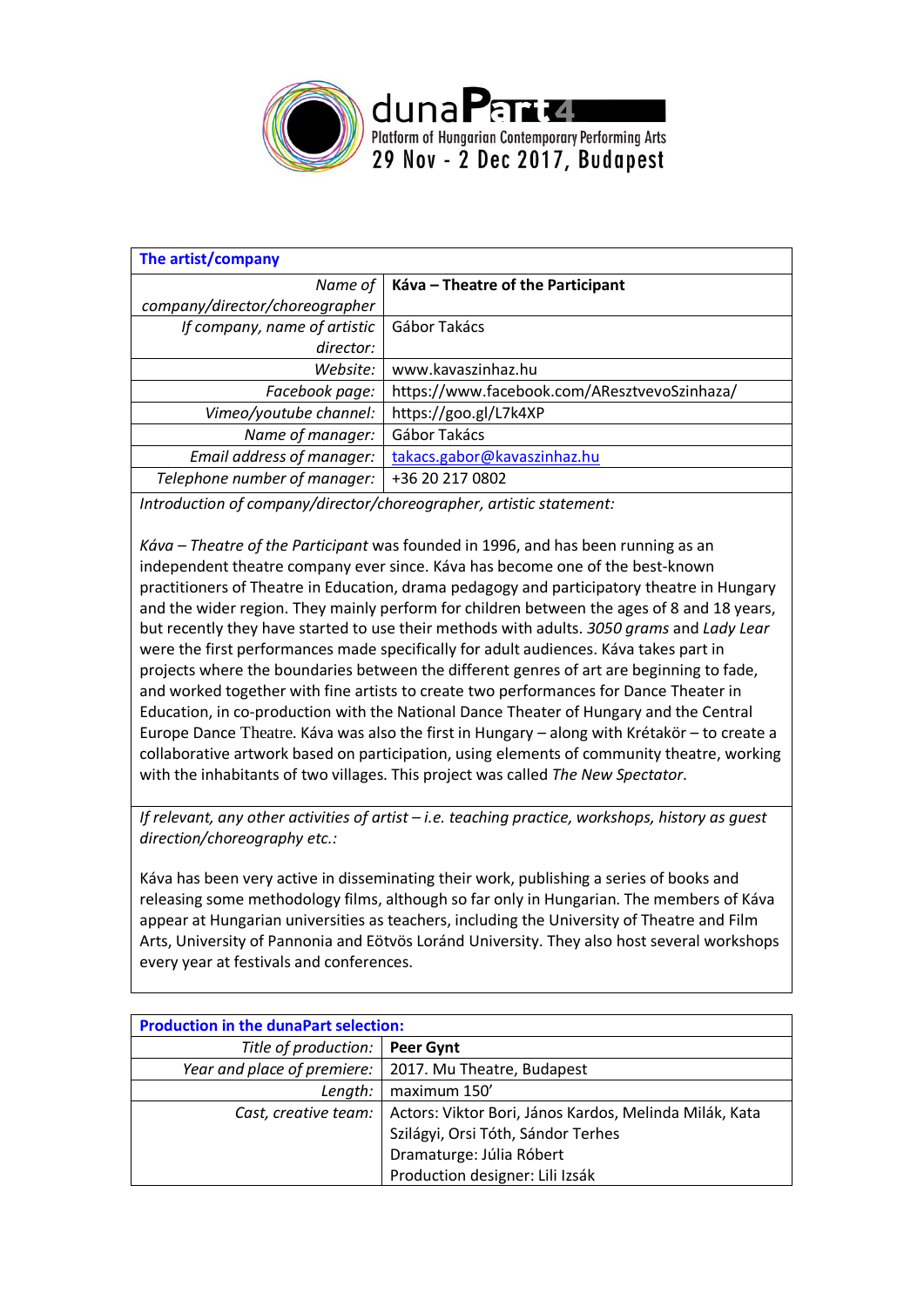

duna Parta Platform of Hungarian Contemporary Performing Arts 29 Nov - 2 Dec 2017, Budapest

|                                        | Theater of the Participant consultant: Gábor Takács |  |  |
|----------------------------------------|-----------------------------------------------------|--|--|
|                                        | Director: Csaba Polgár                              |  |  |
| Link to the full length recording-     | https://youtu.be/OmYjAB2uO0w                        |  |  |
| with password if applicable:           |                                                     |  |  |
| Coproducers:                           | <b>HOPPart</b>                                      |  |  |
| Supporters:                            | EEA Grants, Ministry of Human Capacities            |  |  |
| Past international tours and           | <b>OPEN Festival (MU Theatre, Budapest)</b>         |  |  |
| festival presentations                 |                                                     |  |  |
| (venue/festival, city)                 |                                                     |  |  |
| Number of performers:                  | 6                                                   |  |  |
| Total number of people on tour:        | 9                                                   |  |  |
| <b>Basic technical requirements</b>    |                                                     |  |  |
| Size of stage (width x depth x height) | 10X10X3 meters                                      |  |  |
| Scale of venue (small/medium/large)    | small                                               |  |  |
| Length of setup and strike:            | 2 hours                                             |  |  |
| Any particular technical requirement:  | 4 doors (3 on one wall, and one on the right side)  |  |  |
| Supencis (Description of performance:  |                                                     |  |  |

*Synopsis/Description of performance:*

Our complex participatory performance focuses on participation and common thinking through emotions, thoughts and actions.

We do not work with the full Ibsen drama; based on our methods, the dramaturge and the director have created a text that tells the story up until the death of Aase.

Before reaching this point in the drama, there are several "open" points in the performance where participants (either high school students or adults) can react more intensively to what they have just seen, deepening their previous knowledge about the problems in question.

We have included two main problems, which we believe generate the greatest interest among our target groups: the connection between reality and fiction; and the idea of running away from reality, ourselves and responsibility.

At the beginning of the performance, participants are given the opportunity to think about the associations they make with three key concepts (reality – fiction – responsibility) and to write these associations on three of the four doors that form part of the set. After the bride elopes, they can interact with the father of the groom. Later, when meeting the [Bøyg,](https://en.wikipedia.org/wiki/B%C3%B8yg) Peer himself addresses the participants, as though talking to himself, trying to understand what has happened to him in the empire of the troll mountain king. What do his mysterious words mean?

When Aase dies, we freeze time, magnifying the moment in order to examine it with the participants: what will happen next? Peer and the participants together weigh up the pros and cons of staying or leaving; then, in smaller groups, the participants can direct – and act out – a meeting between Peer and three of the female characters. Then there is the chance for them to improvise a scene, where they can meet Peer Gynt for themselves and talk to him. At the very end of the performance, the fourth door will be covered in the key concepts articulated by the participants.

| Other productions currently on tour No 1:      |                                                                            |  |  |
|------------------------------------------------|----------------------------------------------------------------------------|--|--|
| Title of production:   Lady Lear               |                                                                            |  |  |
| Year and place of premiere:   2016, Mu Theatre |                                                                            |  |  |
| Length: $  180'$                               |                                                                            |  |  |
|                                                | Cast, creative team:   Actors: Viktor Bori, Gábor Gyombolai, János Kardos, |  |  |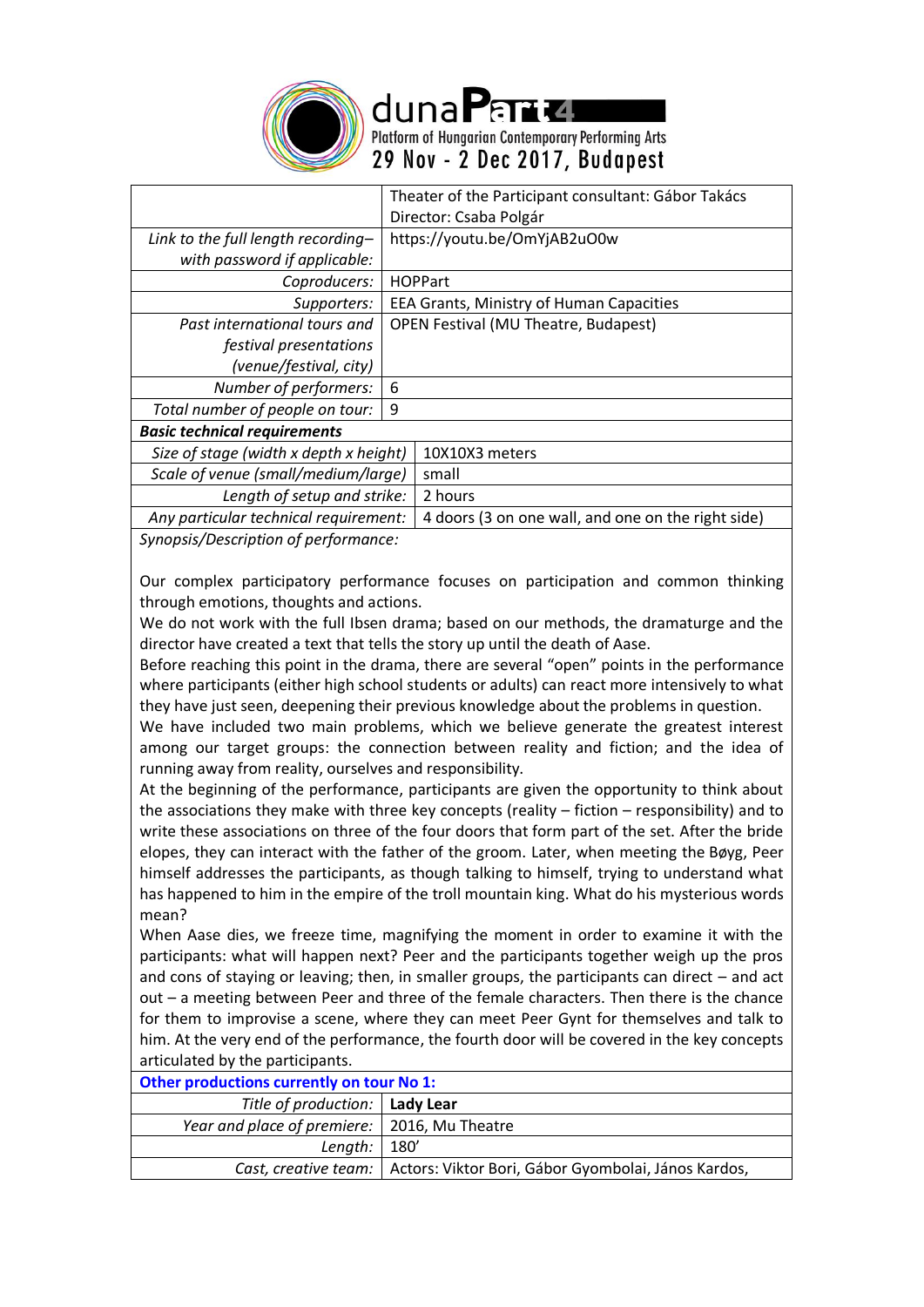

duna Parta Platform of Hungarian Contemporary Performing Arts 29 Nov - 2 Dec 2017, Budapest

|                                        |                                                      | Melinda Milák, András Sereglei, Gábor Takács           |  |  |
|----------------------------------------|------------------------------------------------------|--------------------------------------------------------|--|--|
|                                        |                                                      | Production designer: Dániel Ambrus Kovács              |  |  |
|                                        |                                                      | Written by (based on the improvisation of the actors): |  |  |
|                                        |                                                      | Dániel Ambrus Kovács and Júlia Róbert                  |  |  |
|                                        |                                                      | Dramaturge: Júlia Róbert                               |  |  |
|                                        |                                                      | Music: Bálint Kolozsváry                               |  |  |
|                                        |                                                      | Theater of the Participant consultant: Gábor Gyombolai |  |  |
|                                        |                                                      | Assistant of the director: Márton Somorjai             |  |  |
|                                        |                                                      | Director: Dániel Ambrus Kovács                         |  |  |
|                                        |                                                      | Production manager: Gábor Takács                       |  |  |
| Link to the full length recording-     | https://goo.gl/GzsnzW                                |                                                        |  |  |
| with password if applicable:           |                                                      |                                                        |  |  |
| Supporters:                            | National Cultural Fund of Hungary, Ministry of Human |                                                        |  |  |
|                                        | <b>Resources</b>                                     |                                                        |  |  |
| Past international tours and           | <b>OPEN Festival, DESZKA Festival</b>                |                                                        |  |  |
| festival presentations                 |                                                      |                                                        |  |  |
| (venue/festival, city)                 |                                                      |                                                        |  |  |
| Number of performers:                  | 6                                                    |                                                        |  |  |
| Total number of people on tour:        | 8                                                    |                                                        |  |  |
| <b>Basic technical requirements</b>    |                                                      |                                                        |  |  |
| Size of stage (width x depth x height) |                                                      | 10X10X3 m                                              |  |  |
| Scale of venue (small/medium/large)    |                                                      | small                                                  |  |  |
| Length of setup and strike:            |                                                      | 3 hours                                                |  |  |
| Any particular technical requirement:  |                                                      | podium, sound system, light bulb                       |  |  |
|                                        |                                                      |                                                        |  |  |

*Synopsis/Description of performance:*

Theatre of the Participant performance created especially for adult audiences, that is based on the opportunities given by interaction.

Our story – based on the stories and improvisation of the actors – is about a mother of 3 sons, who recently had a stroke. We examine together with the participants, what happens, when our old and sick parents need the help of the middle generation, become a little (or a lot) like a child, and the traditional roles are inverted.

What happens in a family, where everyone seems to keep responsibility away? What is the role, the place of the elderly, at all, in our society?

We stop the performance at two points and offer debate, discussion to the audience, who can get even closer to the raised problem. At the first point, the participants meet one of the brothers, who feels to have a disproportionately high amount of the situation on his shoulders. In the next opening, there is a chance of interaction with nearly all the characters, and the results will be built back to the performance.

We are not searching for solutions, but common thoughts. We do not offer a comforting end, as there is no ending point, no closure either.

*Reviews:*

*"For example, from Lady Lear it comes to light that getting old in this country is not really worth it. This is a topic, that in an aging society, the citizens who are specialized in everyday survival instead of building a peaceful wealthy life, they should think about, meanwhile*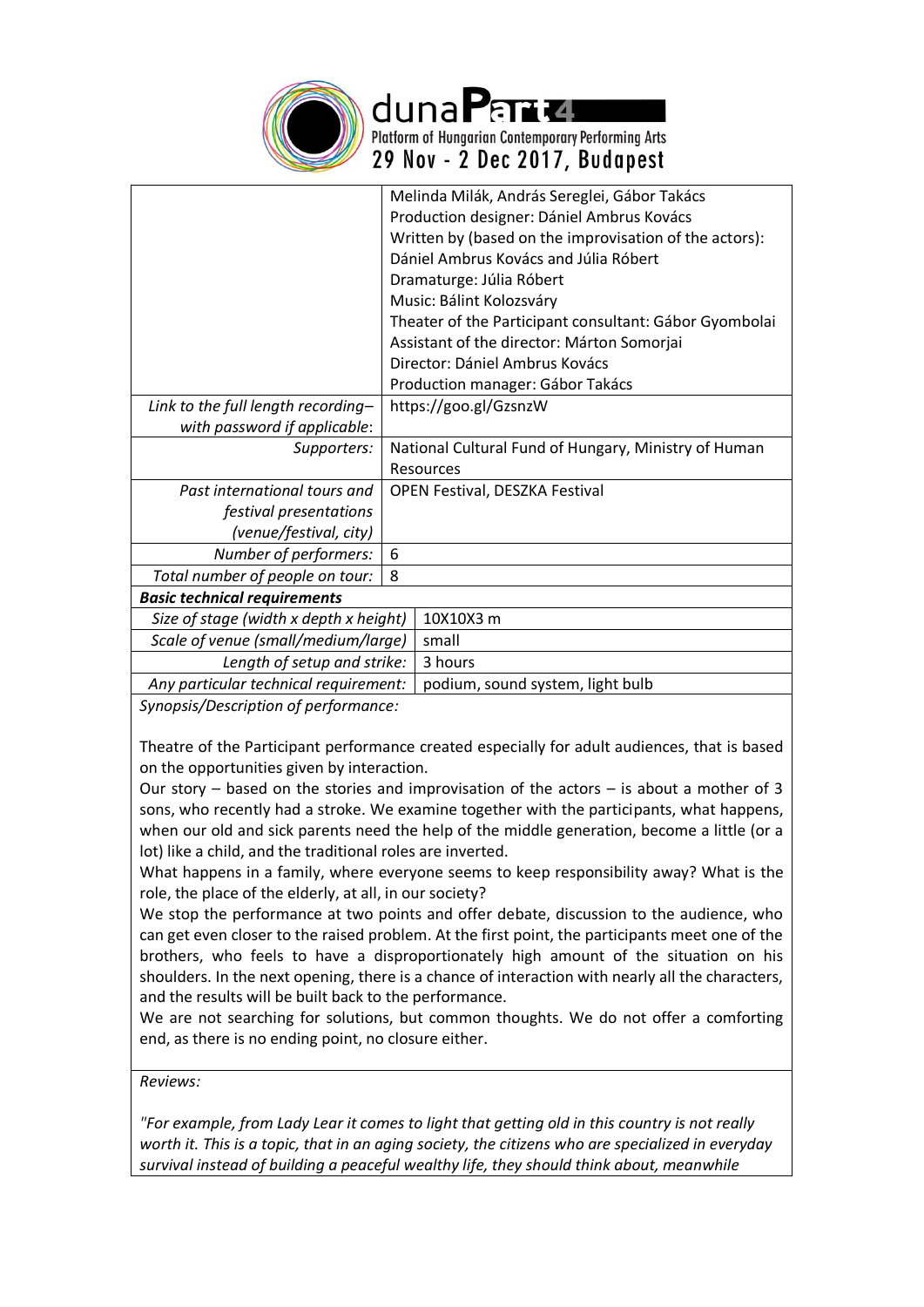

*serious, smart conversations rarely happen about the topic." Jászay Tamás, revizor*

*"Yet as spectators we are still enthusiastic, moreover, intense, as this story is recognized by the young and the old as well, and we get confused about the difficulty of the task together with the caracters. " Adorjáni Panna: Lady Lear, Magyar Narancs*

| Other production currently on tour No 2: |                                                      |                                                      |  |  |
|------------------------------------------|------------------------------------------------------|------------------------------------------------------|--|--|
| Title of production:                     | Horda <sub>2</sub>                                   |                                                      |  |  |
| Year and place of premiere:              | 16 January 2014.                                     |                                                      |  |  |
| Length:                                  | 180 minutes (with a break of 15 minutes)             |                                                      |  |  |
| Place of premiere:                       |                                                      | <b>National Dance Theater-Budapest</b>               |  |  |
| Cast, creative team:                     | Dancers: Zsanett Jakab, Mariann<br>Hargitai, Adrienn |                                                      |  |  |
|                                          |                                                      | Horvath, Attila Kun, Laszlo Madi                     |  |  |
|                                          | Acting and drama teachers: Andras Sereglei, Gabor    |                                                      |  |  |
|                                          | <b>Takacs</b>                                        |                                                      |  |  |
|                                          |                                                      | Dramaturge: Julia Robert                             |  |  |
|                                          |                                                      | Lighting: Zoltan Fogarasi                            |  |  |
|                                          |                                                      | Assistant: Zsofia Ori                                |  |  |
|                                          |                                                      | Choreographed by: Attila Kun                         |  |  |
|                                          |                                                      | Production manager: Nikoletta Varga                  |  |  |
| Link to the trailer:                     |                                                      | https://www.youtube.com/watch?v=1dIRD99C3qk          |  |  |
|                                          |                                                      |                                                      |  |  |
| Coproducers:                             | A joint production by the National Dance Theatre,    |                                                      |  |  |
|                                          |                                                      | Central European Dance Theatre and Káva Association. |  |  |
| Past international tours and             |                                                      | 2014/VII. ASSITEJ International Children and Youth   |  |  |
| festival presentations                   |                                                      | Theatre Biennial/Kaposvar-Public Education Award     |  |  |
| (venue/festival, city)                   |                                                      |                                                      |  |  |
|                                          |                                                      | 2015/XVII. Festival of Dance in Veszprem/Veszprem-   |  |  |
|                                          |                                                      | "For The Future Of Dance Art" Award                  |  |  |
| Number of performers:                    | $\overline{7}$                                       |                                                      |  |  |
| Total number of people on tour:          | 15                                                   |                                                      |  |  |
| <b>Basic technical requirements</b>      |                                                      |                                                      |  |  |
| Size of stage (width x depth x height)   |                                                      | 10x12x3 meters                                       |  |  |
| Scale of venue (small/medium/large)      |                                                      | medium/large                                         |  |  |
| Length of setup and strike:              |                                                      | 3 hours; 1 hour                                      |  |  |
| Any particular technical requirement:    |                                                      | 3 meters height black cover wall, black ballet       |  |  |
|                                          |                                                      | carpet, 40 pillows (viewers will sit on pillows)     |  |  |
|                                          |                                                      | Light:                                               |  |  |
|                                          |                                                      | 7 profile lamp (ETC 25-50° 750W),                    |  |  |
|                                          |                                                      | 3 iris                                               |  |  |
|                                          |                                                      | 10 1 KW Pc + shutter                                 |  |  |
|                                          |                                                      | 6 Fresner + shutter                                  |  |  |
|                                          |                                                      | Compulite panel light                                |  |  |
|                                          |                                                      | Sound:                                               |  |  |
|                                          |                                                      | 1 CD player (auto pause)                             |  |  |
|                                          |                                                      | 1 soundmixer                                         |  |  |